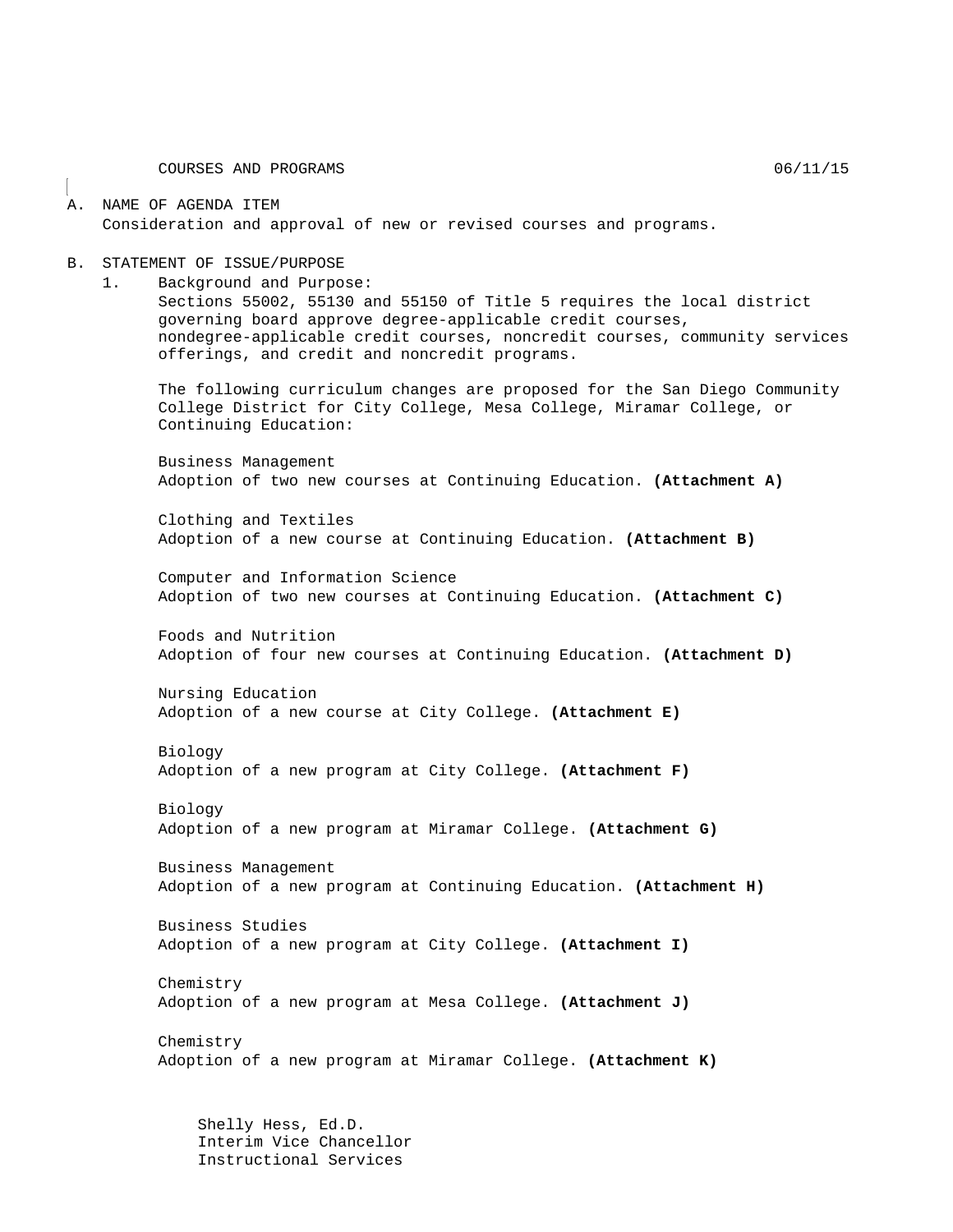COURSES AND PROGRAMS  $06/11/15$ 

- B. STATEMENT OF ISSUE/PURPOSE (continued)
	- 1. Background and Purpose: (continued)

Clothing and Textiles Adoption of a program revision at Continuing Education. **(Attachment L)**

Computer and Information Science Adoption of a new program at Continuing Education. **(Attachment M)**

Foods and Nutrition Adoption of a new program at Continuing Education. **(Attachment N)**

Music Adoption of a new program at Mesa College. **(Attachment O)**

Physical and Earth Sciences Adoption of a new program at City College. **(Attachment P)**

2. Cost and Funding There is no additional cost to the District.

#### C. PROPOSAL

The Board of Trustees hereby grants authority to take the action outlined in Part A.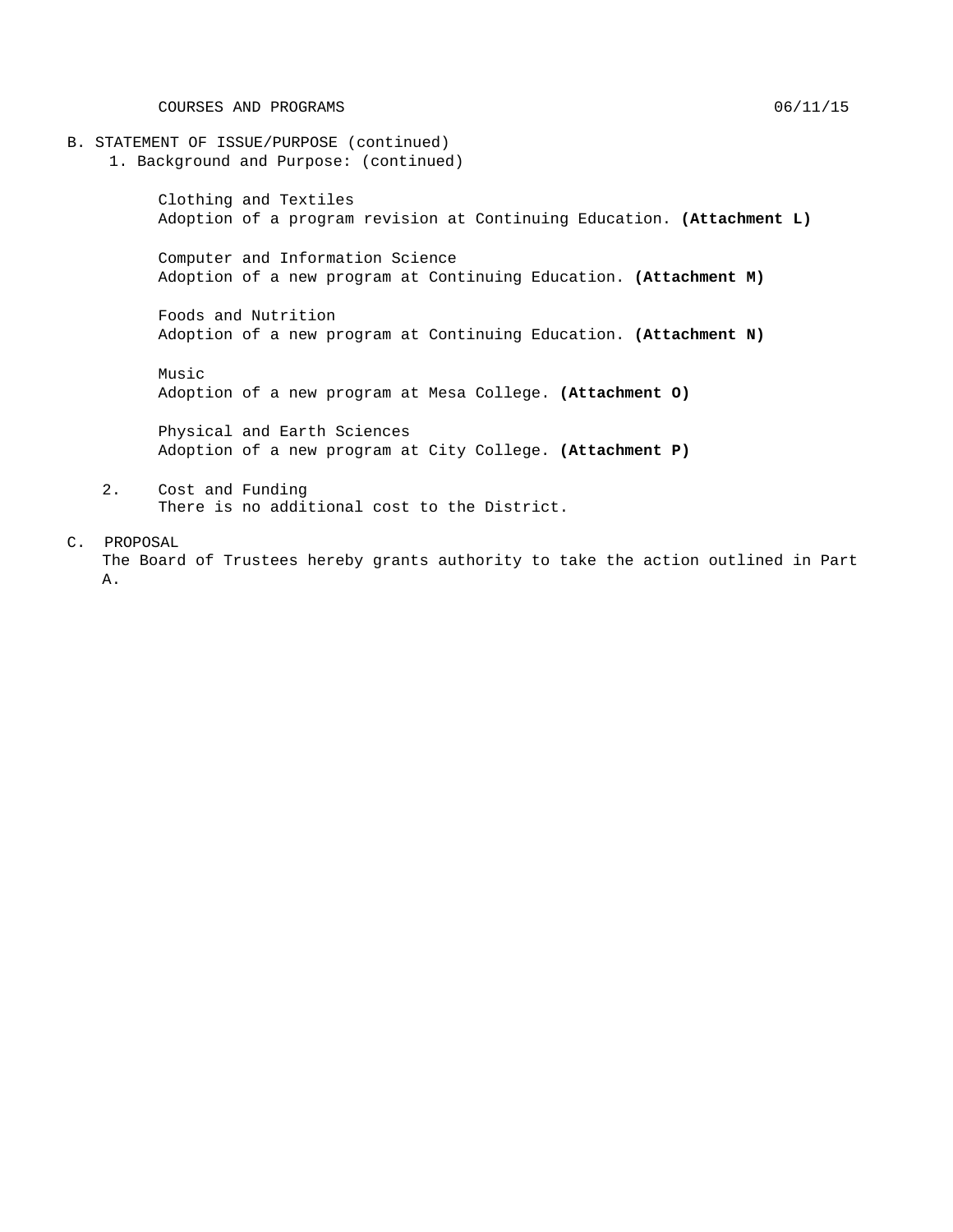Adoption of two new courses at Continuing Education.

Proposed new courses at Continuing Education:

### **630 Small Business Essentials**

This course provides students with the principles, practices, strategies, and requirements needed to form and manage a small business. Students will learn about establishing online, home-based, mobile and commercially zoned small businesses. Topics include legal forms of organization, hiring employees, financial issues, establishing credit, securing loans, developing sales and marketing strategies and legal issues. Students will learn how to identify and analyze personal and business skills necessary to start a small business. (FT)

### **631 Small Business Planning**

This course includes preplanning, strategizing, organizing, developing and writing a small business plan. Students will develop a personal vision statement and create a business concept that aligns with their plan. The course also includes management and organization, marketing strategies, financials and exit strategies. (FT)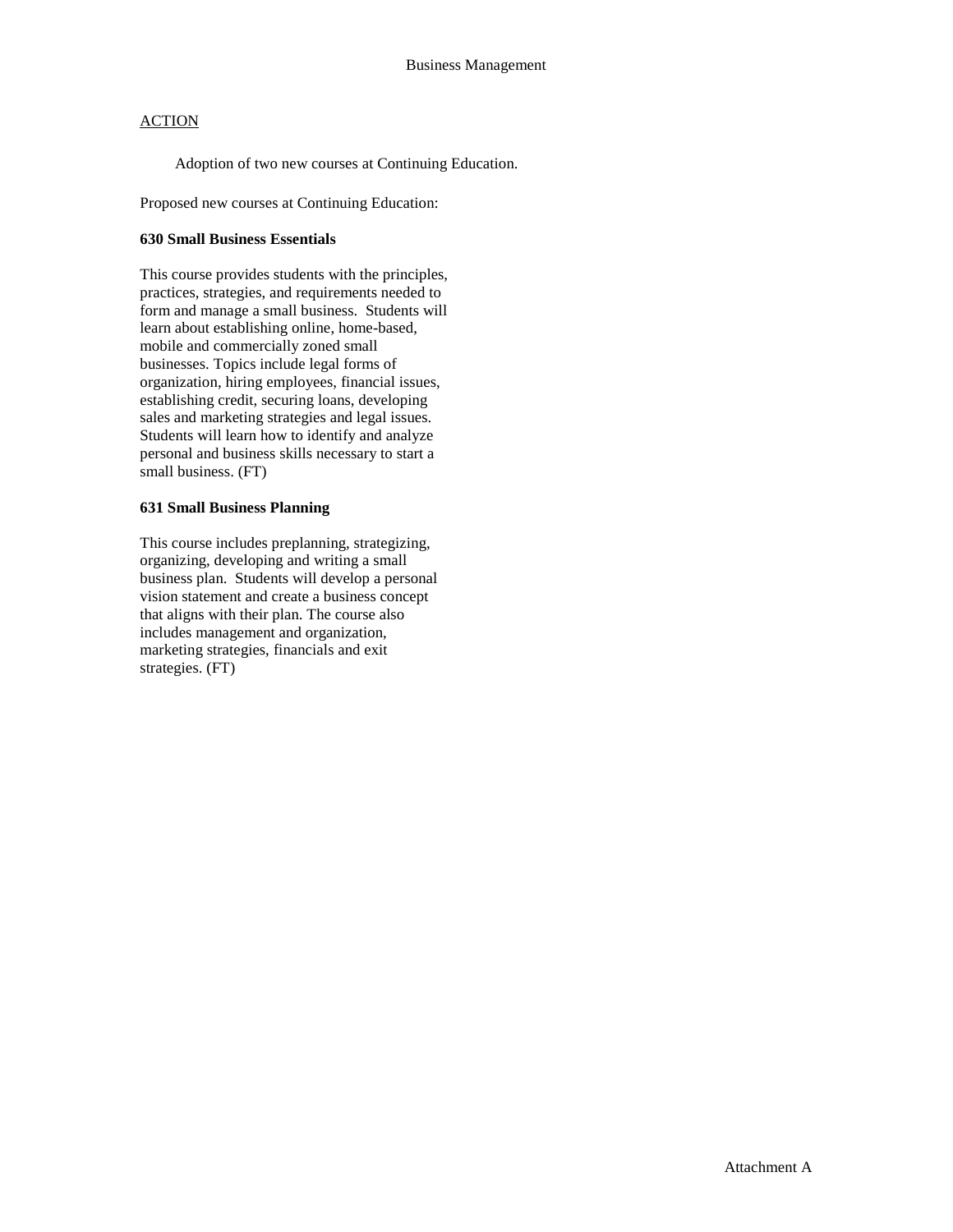Adoption of a new course at Continuing Education.

Proposed new course at Continuing Education:

### **625 Sewing Fundamentals II**

*Advisory*: Completion of Sewing Fundamentals CLTX 620 or Basic Clothing Construction Skills. This course bridges the skills between the beginner and the professional sewer. Emphasis in the course is on the attainment of intermediate skills needed to create apparel and sewn products. Topics include elements of style, textile knowledge and identification, equipment, tools, fitting techniques and evaluation of apparel quality. Introduction of fashion industry concepts including green technology is included. (FT)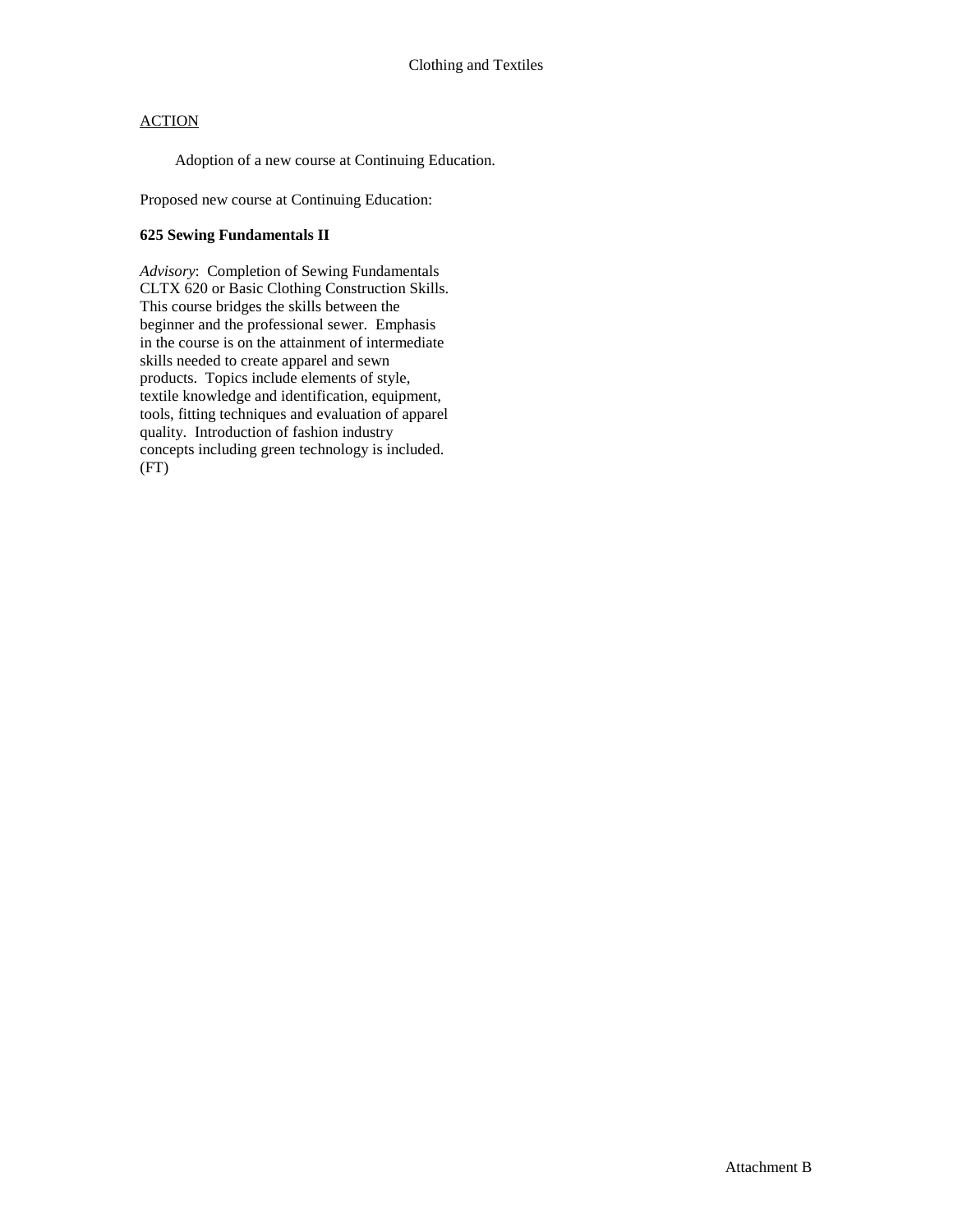Adoption of two new courses at Continuing Education.

Proposed new courses at Continuing Education:

### **609 Network Security Basics**

*Advisory*: COMP 608 or equivalent This course provides the foundation and basic skills needed in computer and network security. Topics include identifying security risks, risk mitigation strategies, forensic procedures, incident response procedures and cryptography. Students will learn investigative techniques, types of threats, and application of security controls to maintain confidentiality, data integrity, and availability. Emphasis will be placed on security best practices and applying applicable policies, laws, and regulations. (FT)

### **643 Linux Server Technologies**

*Advisory*: Microcomputer Basics or equivalent This course includes the installation, configuration, and management of network services and roles on the Linux Server Operating System. Students will learn about server administration tools, configuring common Linux services, and managing network and server security. Students will be introduced to network and server monitoring and troubleshooting tools and practices. (FT)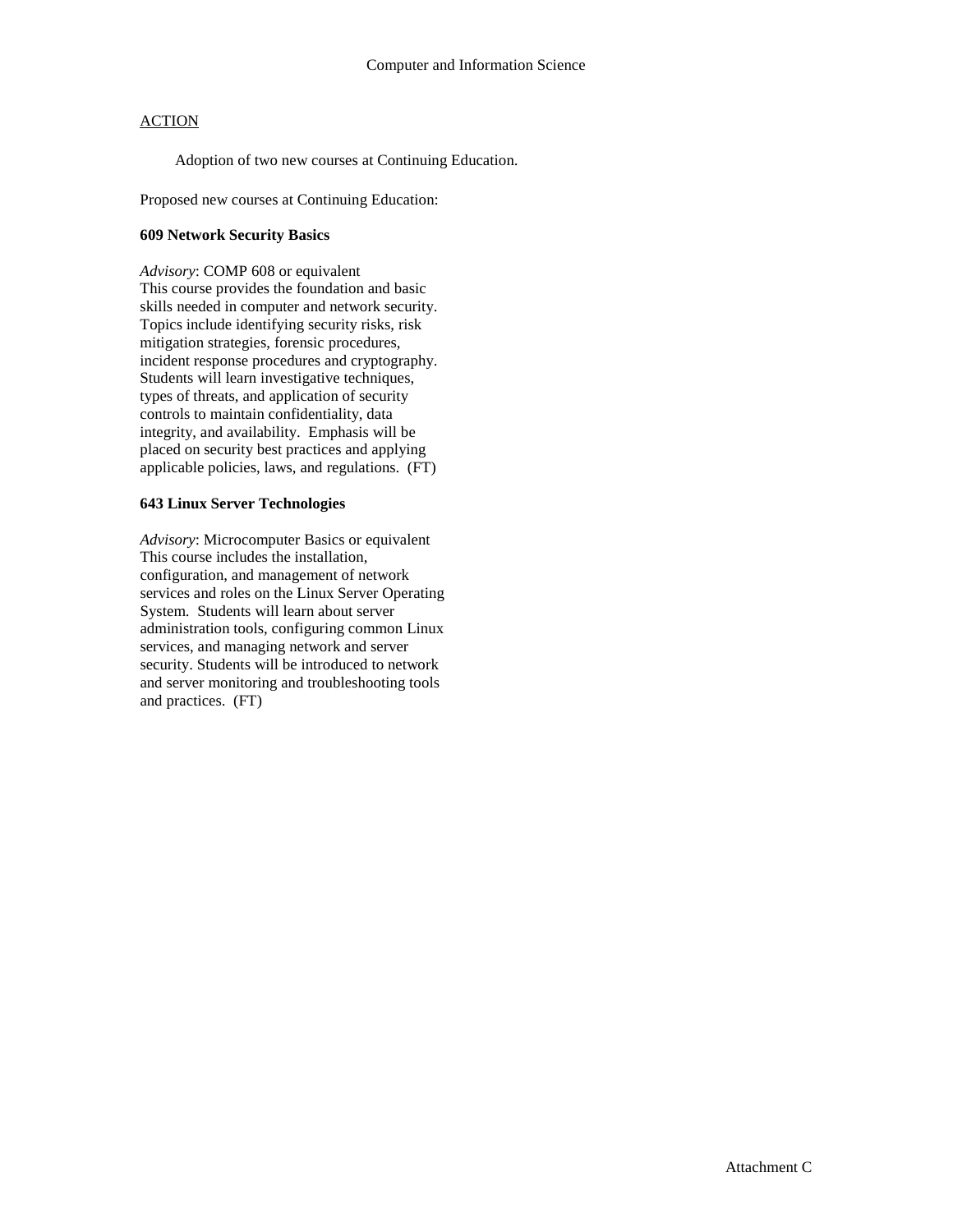Adoption of four new courses at Continuing Education.

Proposed new courses at Continuing Education:

#### **681 Culinary Arts and Sciences I**

This course provides an overview of the culinary arts industry and the basic knowledge and skills required for entry-level positions in the culinary arts profession. Topics will include: culinary terminology, industry history, food safety and sanitation, tools, equipment, knife skills, and food service operations. Students will also learn the preparation of stocks, sauces and soups, bakeshop products, breakfast cookery, and American regional cuisine. (FT)

### **682 Culinary Arts and Sciences II**

This course provides an introduction to the principles of meat and seafood cookery, garden manger, nutrition fundamentals, and restaurant economics. Topics will include: principles of protein identification and fabrication, vegetable, fruit, and starch identification and preparation, and international cuisine. Students will also learn about restaurant management, standards, and menu development including food costing. (FT)

### **683 Culinary Arts Advanced I**

This course provides an overview of current trends in the culinary industry, restaurant operations, and the basic knowledge required to design and open a food service business. Topics will include: molecular culinary terminology, molecular product identification, flavor affinities, business plan development, marketing, restaurant law, and restaurant concept development. Students will also learn how to prepare dishes using molecular gastronomy techniques. (FT)

### **684 Culinary Arts Advanced II**

This course provides an overview of sustainable food systems, food and beverage management, front end operations and professional table service. Topics will include: farm-to-table concepts, purchasing and cost control, human resources and restaurant leadership and management. Students will also learn the basics of food and beverage pairing, as well as the preparation of seasonal dishes utilizing sustainable local ingredients. (FT)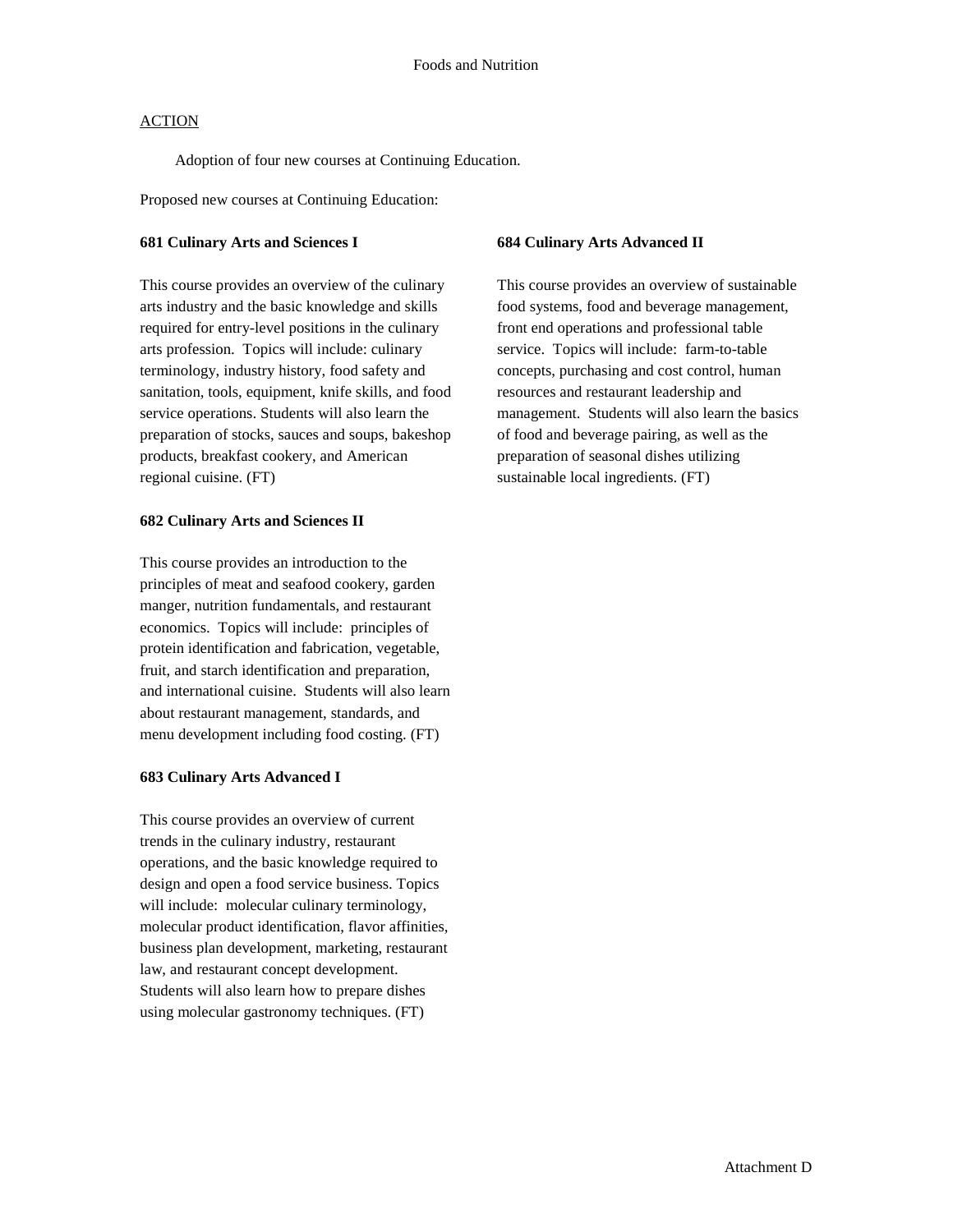Adoption of a new course at City College.

Proposed new course at City College:

### **92 Nursing Student Success**

### **8 - 9 hours lecture, 24 - 27 hours lab, 1 units Pass/No Pass**

*Advisory:* English 101 and Mathematics 96, each with a grade of "C" or better, or equivalent or Assessment Skill Levels R6, W6 and M50. *Limitation on Enrollment:* This course is not open to students with previous credit for Nursing 265B. Special Admission - must be admitted to program. This course is designed to provide the incoming nursing student with an introduction to the study of nursing. The student participates in eight fourhour sessions to explore and become familiar with the expectations and realities of being a nursing student. Utilizing a variety of topics, activities, examinations and general information, this course is designed to assist the student to develop strategies to be successful in the nursing program. Emphasis is placed on the student's responsibilities in identifying their most effective learning style and personal study plan to facilitate mastery of this rigorous and challenging program. The philosophy of the nursing program and the role of the student in developing accountability, integrity and meeting the standards of academic and clinical conduct are also discussed. (FT) Not applicable to the Associate Degree.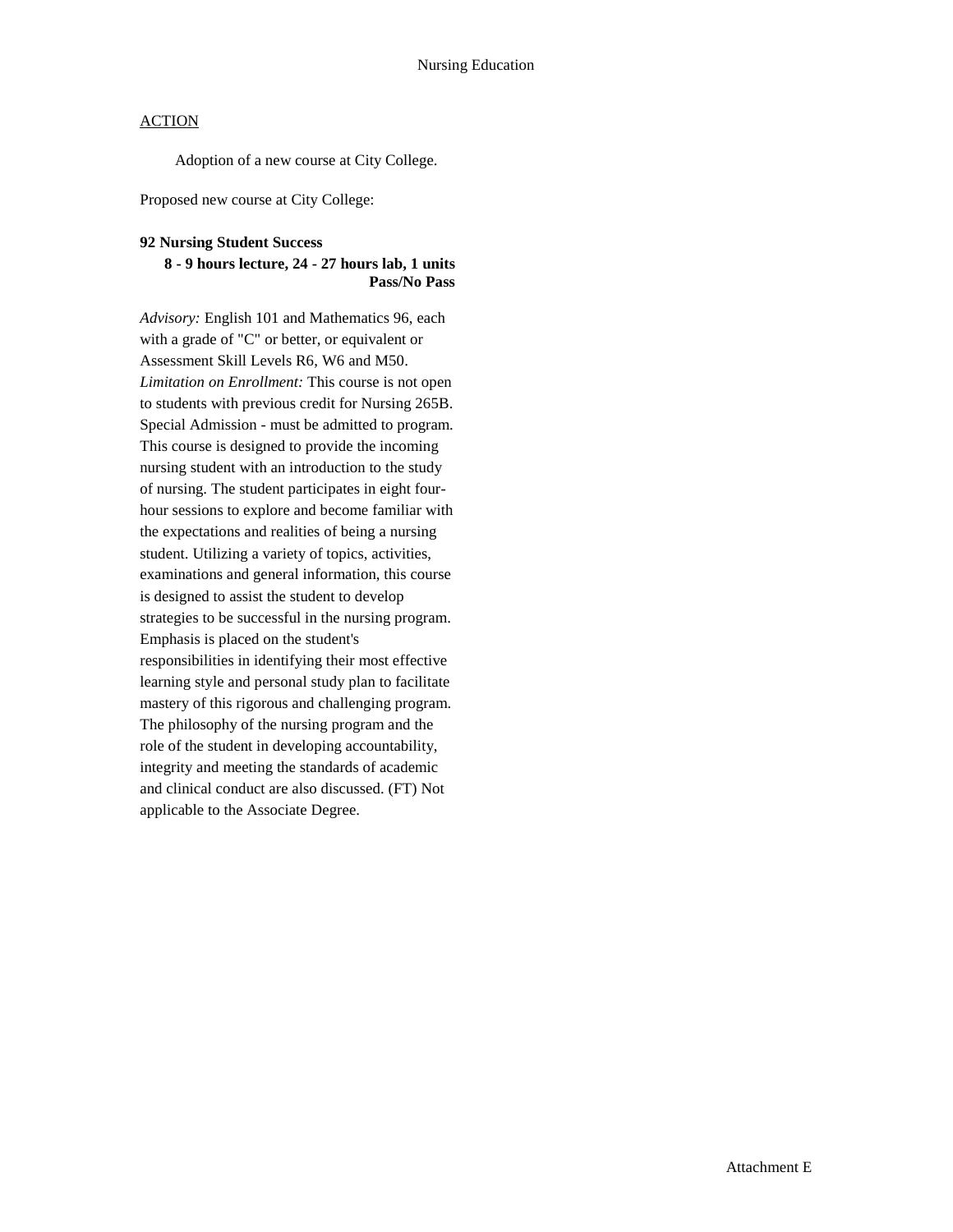Adoption of a new program at City College.

Proposed new program at City College:

# **Associate in Science in Biology for Transfer Degree**

| <b>Courses Required for the Major:</b><br>Units |
|-------------------------------------------------|
| BIOL 210A Introduction to the Biological        |
|                                                 |
| BIOL 210B Introduction to the Biological        |
|                                                 |
| CHEM 200 General Chemistry I - Lecture3         |
| CHEM 200L General Chemistry I -                 |
|                                                 |
| CHEM 201 General Chemistry II - Lecture 3       |
| CHEM 201L General Chemistry II -                |
|                                                 |
| MATH 121 Basic Techniques of Applied            |
| Calculus I <b>or</b>                            |
| MATH 150 Calculus with Analytic Geometry        |
|                                                 |
| PHYS 125 General Physics and                    |
| PHYS 126 General Physics II or                  |
| PHYS 195 Mechanics and                          |
| PHYS 196 Electricity and Magnetism 10           |
| Select 3-5 units from the following:<br>Units   |

| CHEM 231 Organic Chemistry I - Lecture and |
|--------------------------------------------|
| CHEM 231L Organic Chemistry I -            |
|                                            |
| MATH 122 Basic Techniques of Calculus II 3 |
| MATH 151 Calculus with Analytic            |
|                                            |

**Total Units = 34-38**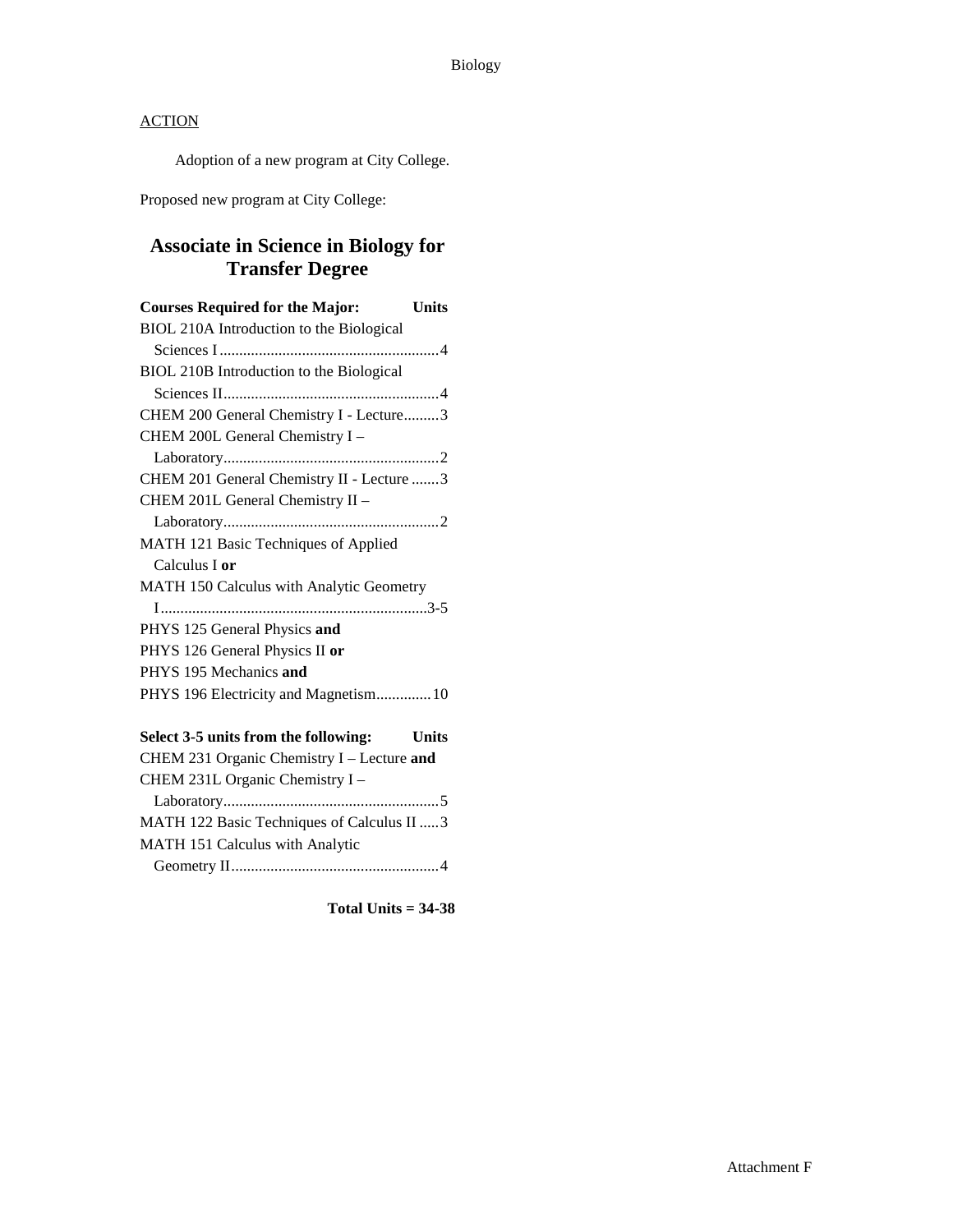Adoption of a new program at Miramar College.

Proposed new program at Miramar College:

# **Associate in Science in Biology for Transfer Degree**

| <b>Courses Required for the Major:</b><br><b>Units</b> |  |
|--------------------------------------------------------|--|
| BIOL 210A Introduction to the Biological               |  |
|                                                        |  |
| BIOL 210B Introduction to the Biological               |  |
|                                                        |  |
| CHEM 200 General Chemistry I - Lecture3                |  |
| CHEM 200L General Chemistry I -                        |  |
|                                                        |  |
| CHEM 201 General Chemistry II - Lecture 3              |  |
| CHEM 201L General Chemistry II -                       |  |
|                                                        |  |
| CHEM 231 Organic Chemistry I - Lecture 3               |  |
| CHEM 231L Organic Chemistry I-                         |  |
|                                                        |  |
| MATH 121 Basic Techniques of Applied                   |  |
| Calculus I or                                          |  |
| MATH 122 Basic Techniques of Calculus II or            |  |
| MATH 150 Calculus with Analytic Geometry               |  |
|                                                        |  |
| PHYS 125 General Physics and                           |  |
| PHYS 126 General Physics II or                         |  |
| PHYS 195 Mechanics and                                 |  |
| PHYS 196 Electricity and Magnetism10                   |  |
|                                                        |  |

**Total Units = 36-38**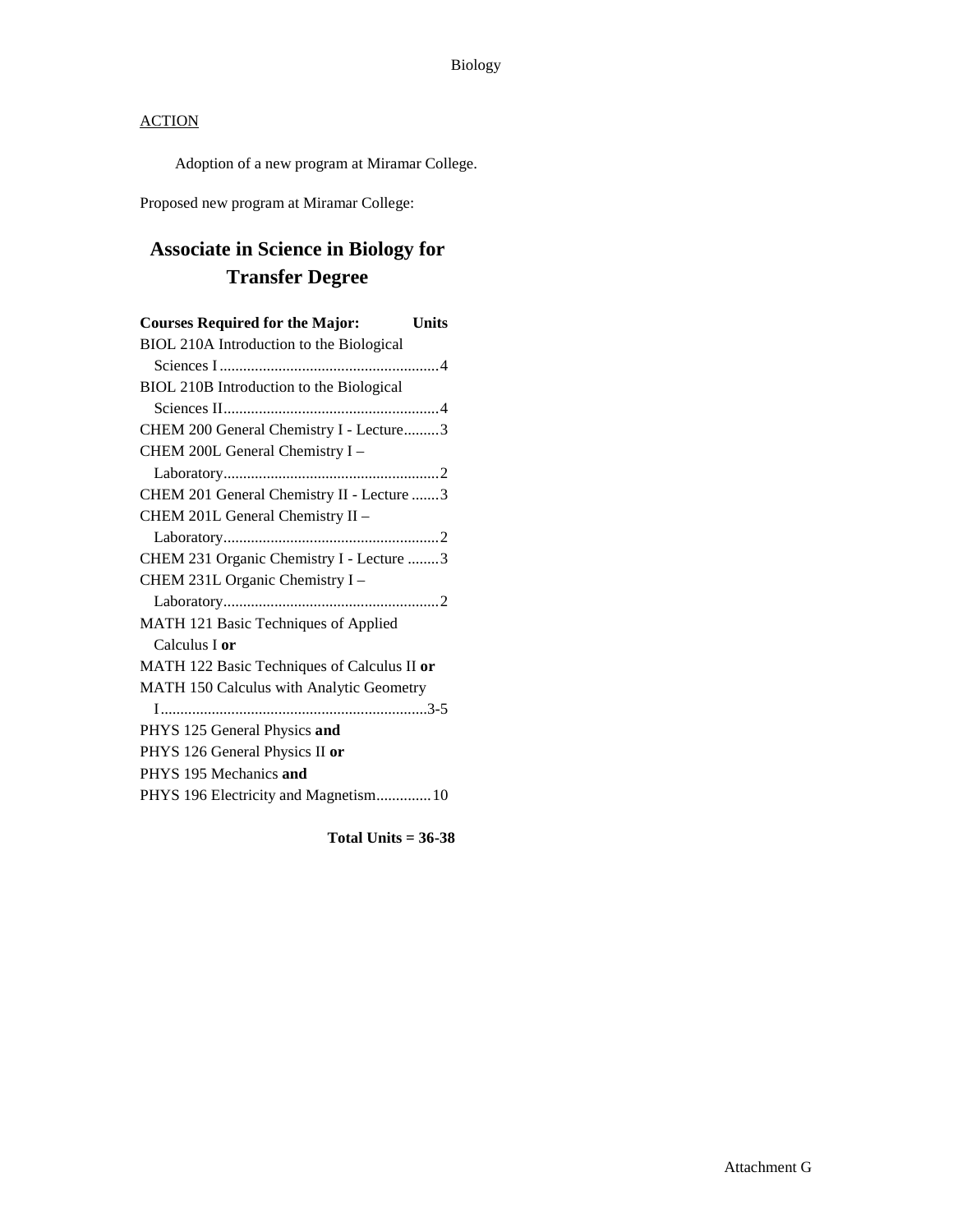Pursuant to Section 78016 of the Education Code, the following is a program review summary: Certificate of Completion Small Business Planning Program

| A.        | Labor Market Information <sup>1</sup> : | The annual average number of persons employed in the Small<br>Business Planning program area is 95,200 in the 2012-2022<br>employment years. Approximately 4,490 new job openings are<br>projected through 2012-2022. |
|-----------|-----------------------------------------|-----------------------------------------------------------------------------------------------------------------------------------------------------------------------------------------------------------------------|
| <b>B.</b> | Duplication <sup>2</sup> :              | City College, Cuyamaca College, MiraCosta College, and<br>Southwestern College (credit programs).                                                                                                                     |
| C.        | Effectiveness <sup>3</sup> :            | Program area OR the projected enrollment of 50 for the 2015-<br>2016 years in the new program area.                                                                                                                   |

- 1. Labor Market Information, Employment Development Department, California.
- 2. Labor Market Information, Employment Development Department, California (management analysts).
- 3. Web, and institution's class schedules and catalogs.

### **ACTION**

Adoption of a new program at Continuing Education.

Proposed new program at Continuing Education:

# **Certificate of Completion Small Business Planning Program**

**Courses Required for the Major:**

BUSN 630 Small Business Essentials BUSN 631 Small Business Planning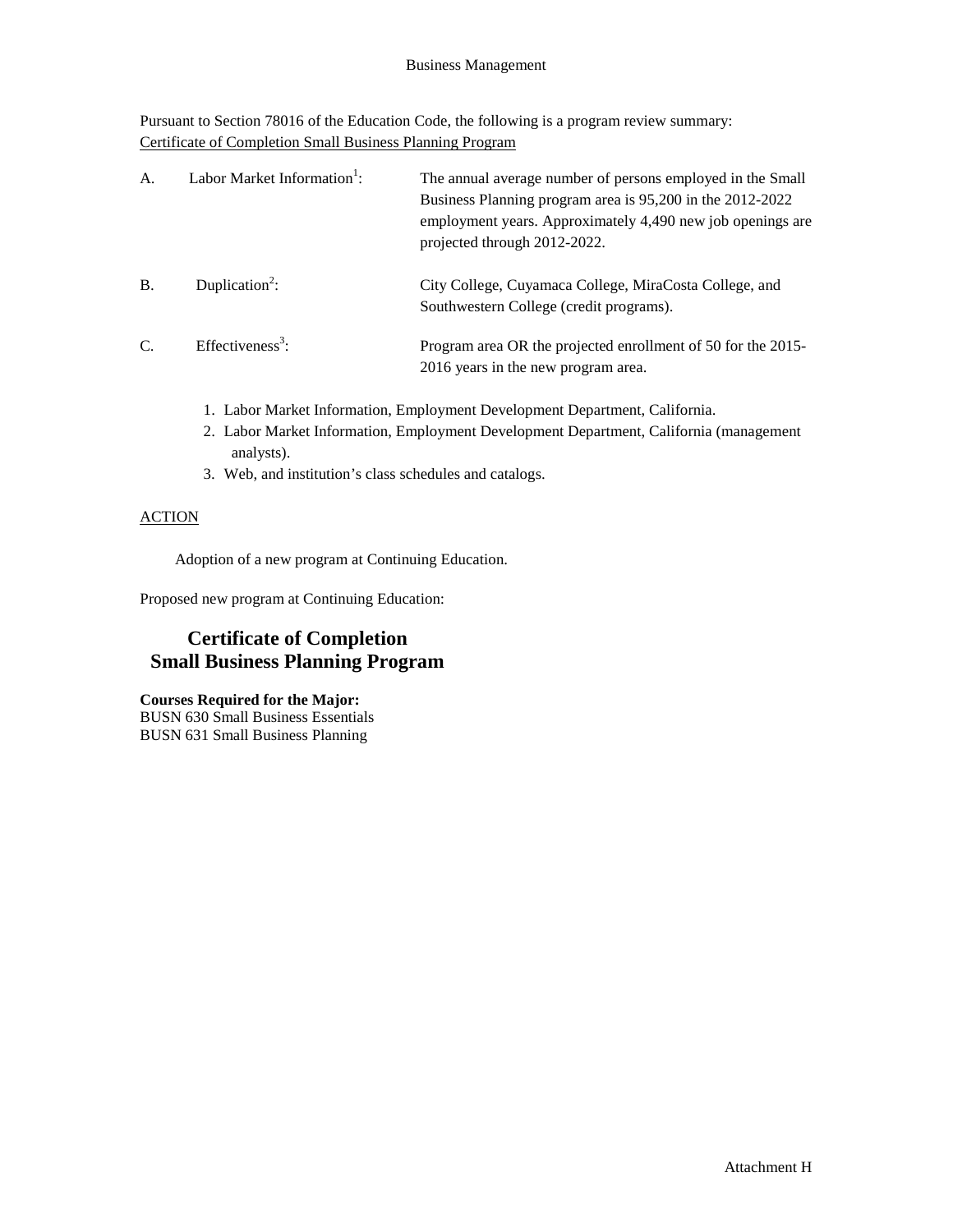Adoption of a new program at City College.

Proposed new program at City College:

# **Associate in Arts in Economics for Transfer Degree**

| <b>Courses Required for the Major:</b>  | <b>Units</b> |
|-----------------------------------------|--------------|
| ECON 120 Principles of Macroeconomics3  |              |
| ECON 121 Principles of Microeconomics 3 |              |
| MATH 119 Elementary Statistics or       |              |
| PSYC 258 Behavioral Science Statistics3 |              |
| MATH 121 Basic Techniques of Applied    |              |
|                                         |              |

## **Select one of the following courses**

| $(3-5 \text{ units})$ :                     | <b>Units</b> |
|---------------------------------------------|--------------|
|                                             |              |
| ACCT 116B Managerial Accounting 4           |              |
| BUSE 119 Business Communications3           |              |
| CISC 181 Principles of Information Systems4 |              |
| MATH 116 College and Matrix Algebra3        |              |
| MATH 122 Basic Techniques of Calculus II 3  |              |
| MATH 150 Calculus with Analytic Geometry    |              |
|                                             |              |
| MATH 151 Calculus with Analytic Geometry    |              |
|                                             |              |

| Select one of the following courses not already |              |
|-------------------------------------------------|--------------|
| selected above (3-5 units):                     | <b>Units</b> |
| ACCT 116A Financial Accounting4                 |              |
| ACCT 116B Managerial Accounting 4               |              |
| BUSE 119 Business Communications3               |              |
| CISC 181 Principles of Information Systems4     |              |
| MATH 116 College and Matrix Algebra3            |              |
| MATH 122 Basic Techniques of Calculus II 3      |              |
| MATH 150 Calculus with Analytic Geometry        |              |
|                                                 |              |
| MATH 151 Calculus with Analytic Geometry        |              |
|                                                 |              |

**Total Units = 18-22**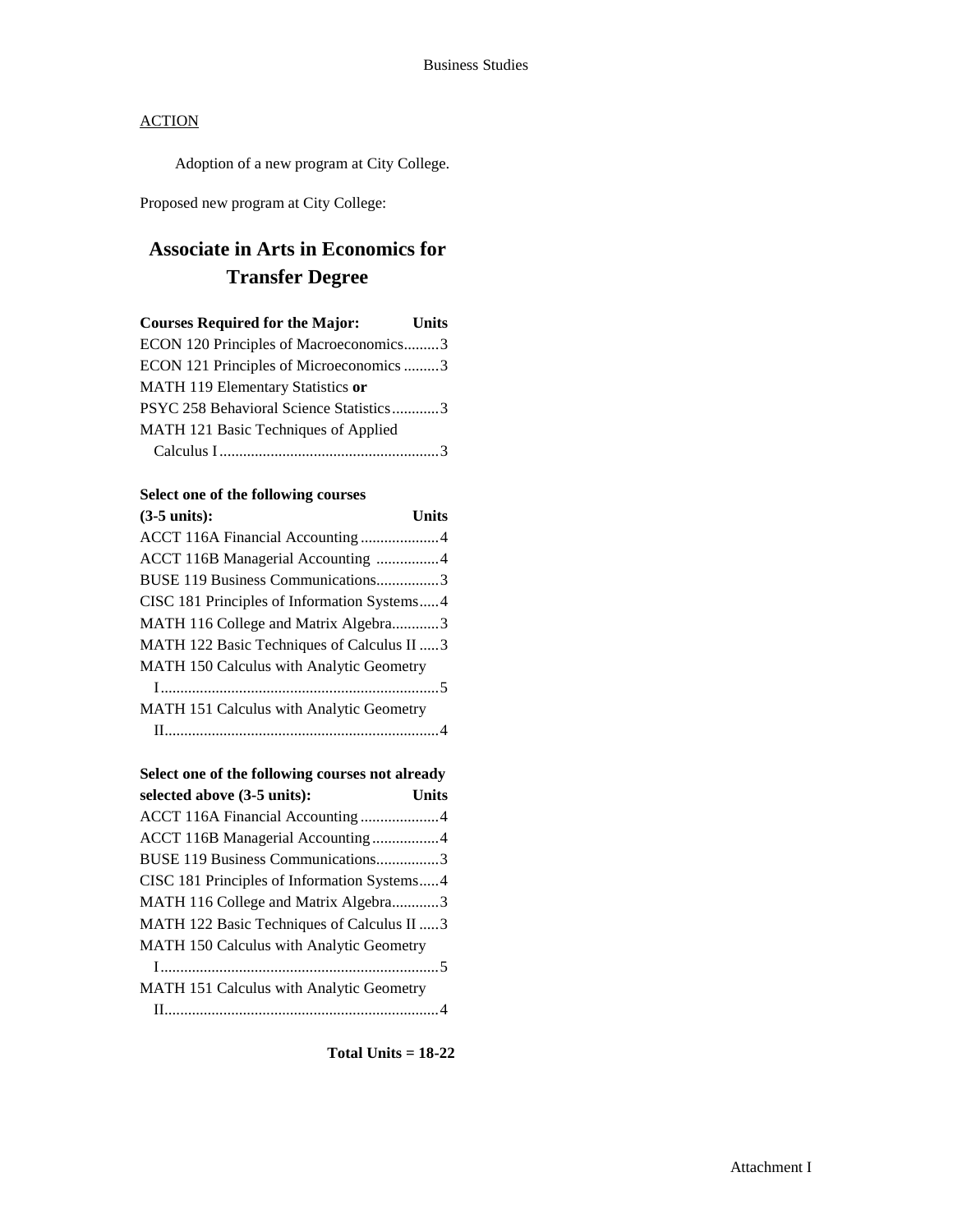Adoption of a new program at Mesa College.

Proposed new program at Mesa College:

# **Associate in Science in Chemistry for Transfer Degree**

| <b>Courses Required for the Major:</b>    | Units |
|-------------------------------------------|-------|
| CHEM 200 General Chemistry I - Lecture3   |       |
| CHEM 200L General Chemistry I -           |       |
|                                           |       |
| CHEM 201 General Chemistry II - Lecture 3 |       |
| CHEM 201L General Chemistry II -          |       |
|                                           |       |
| CHEM 231 Organic Chemistry I - Lecture 3  |       |
| CHEM 231L Organic Chemistry I -           |       |
|                                           |       |
| CHEM 233 Organic Chemistry II - Lecture 3 |       |
| CHEM 233L Organic Chemistry II -          |       |
|                                           |       |
|                                           |       |
| PHYS 196 Electricity and Magnetism5       |       |
| MATH 150 Calculus with Analytic           |       |
|                                           |       |
| MATH 151 Calculus with Analytic           |       |
|                                           |       |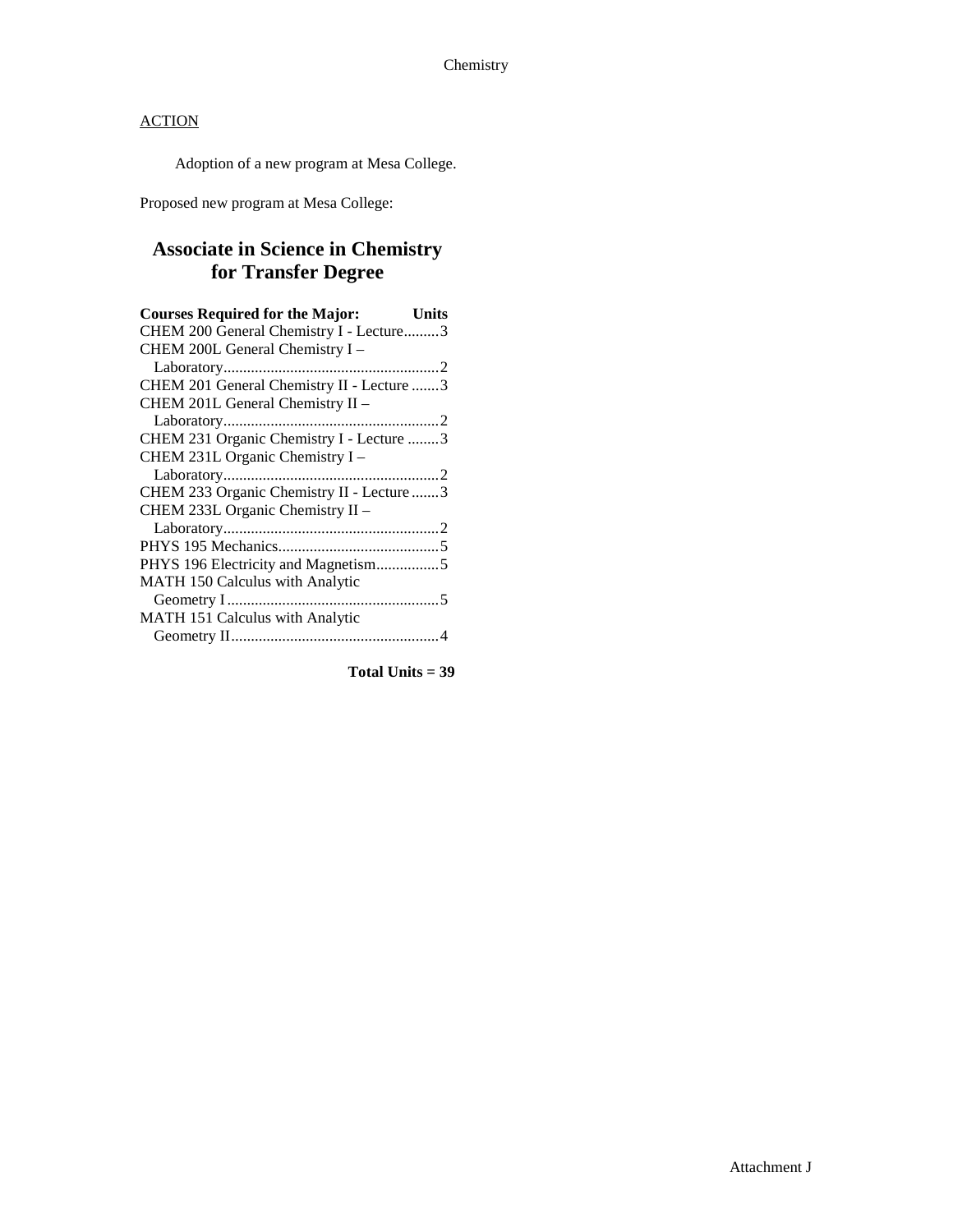Adoption of a new program at Miramar College.

Proposed new program at Miramar College:

# **Associate in Science in Chemistry for Transfer Degree**

| <b>Courses Required for the Major:</b><br>Units |
|-------------------------------------------------|
| CHEM 200 General Chemistry I - Lecture3         |
| CHEM 200L General Chemistry I -                 |
|                                                 |
| CHEM 201 General Chemistry II - Lecture 3       |
| CHEM 201L General Chemistry II -                |
|                                                 |
| CHEM 231 Organic Chemistry I - Lecture 3        |
| CHEM 231L Organic Chemistry I -                 |
|                                                 |
| CHEM 233 Organic Chemistry II - Lecture 3       |
| CHEM 233L Organic Chemistry II -                |
|                                                 |
| MATH 150 Calculus with Analytic                 |
|                                                 |
| MATH 151 Calculus with Analytic                 |
|                                                 |
|                                                 |
| PHYS 196 Electricity and Magnetism5             |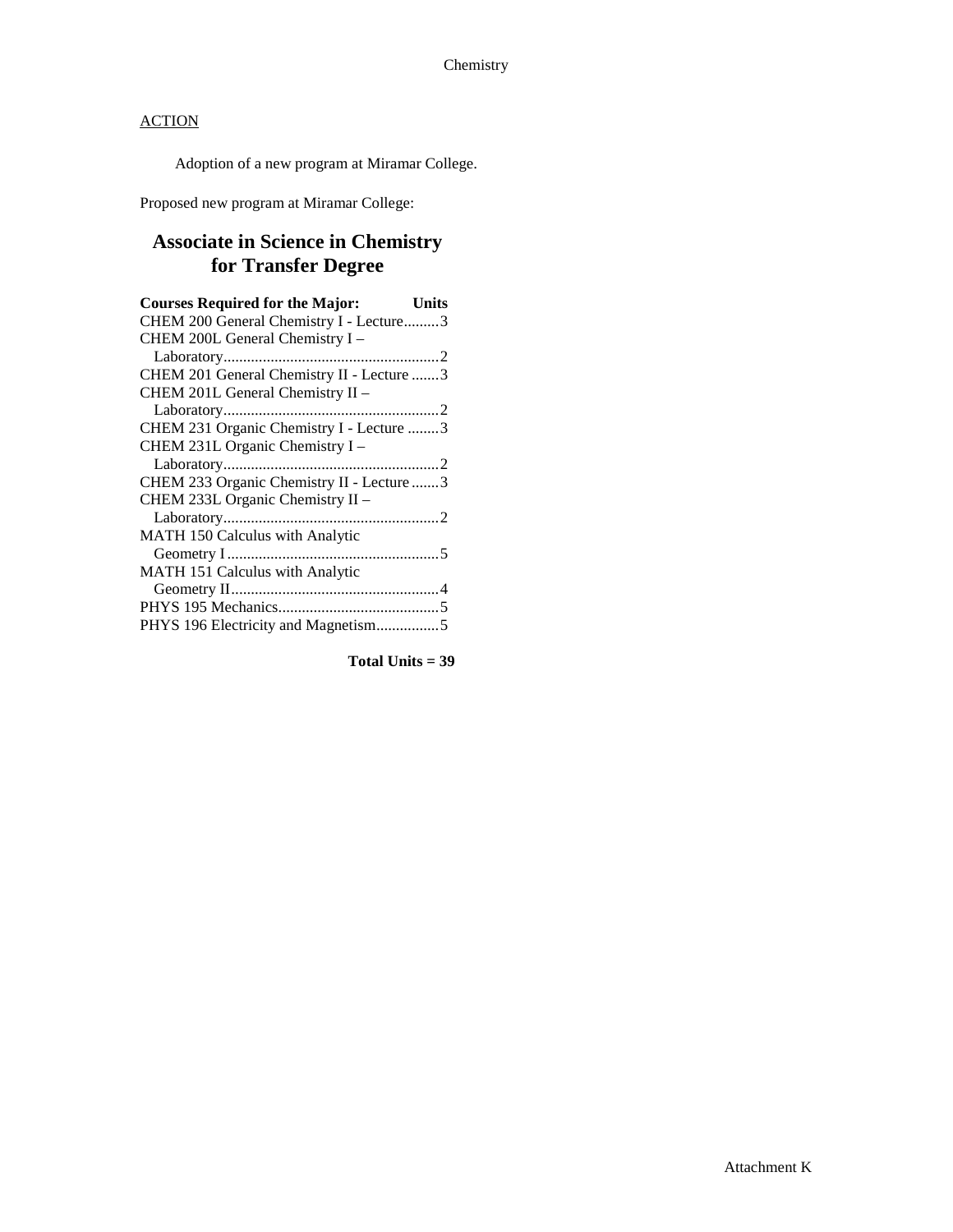Adoption of a program revision at Continuing Education.

Proposed program revision at Continuing Education:

# **Certificate of Completion Clothing Construction Program**

Reason for Revision: The Clothing and Fashion Department recommended the creation of the Sewing Fundamentals II course to bridge the skills between the beginner and the professional sewer and to allow for more skill development in construction, textile knowledge and green sewing. The addition of this course will give the student an added advantage in skills needed for entry level employment in the fashion industry.

**Courses Required for the Major:** CLTX 625 Sewing Fundamentals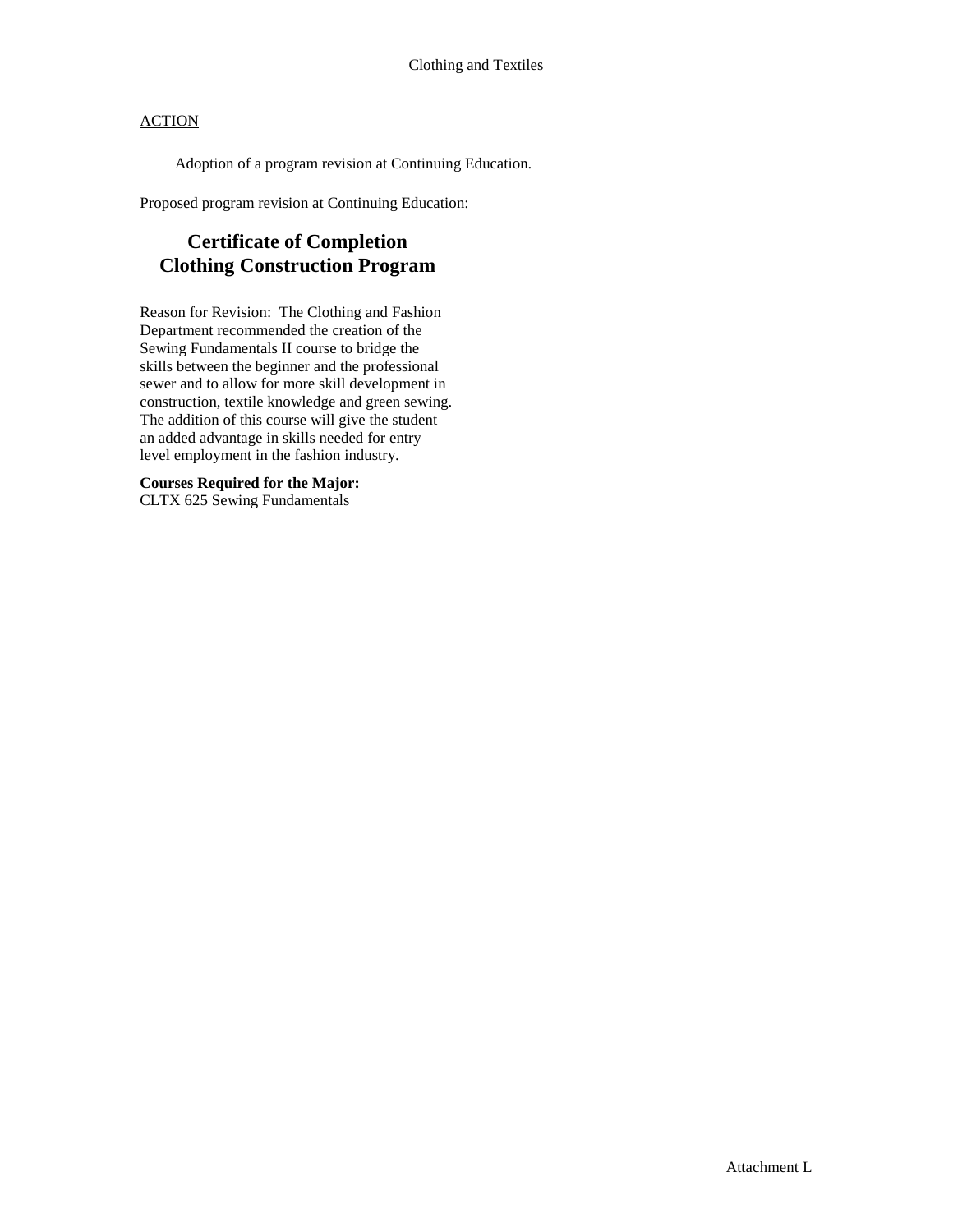Pursuant to Section 78016 of the Education Code, the following is a program review summary: Certificate of Completion Linux Server Administration Program

| A.            | Labor Market Information <sup>1</sup> : | The annual average number of persons employed in the Linux<br>Server Administration program area was 9,947 in the 2013<br>employment year. Approximately 1,079 new job openings are<br>projected through 2013-2016. |
|---------------|-----------------------------------------|---------------------------------------------------------------------------------------------------------------------------------------------------------------------------------------------------------------------|
| <b>B.</b>     | Duplication <sup>2</sup> :              | City College, Cuyamaca College, MiraCosta College, and<br>Southwestern College.                                                                                                                                     |
| $\mathcal{C}$ | Effectiveness <sup>3</sup> :            | Program area OR the projected enrollment of 96 for the 2015-<br>2016 years in the new program area.                                                                                                                 |

- 1. Labor Market Information, Employment Development Department, California.
- 2. Labor Market Information, Employment Development Department, California.
- 3. Web, and institution's class schedules and catalogs.

## **ACTION**

Adoption of a new program at Continuing Education.

Proposed new programs at Continuing Education:

# **Certificate of Completion Linux Server Administration Program**

**Courses Required for the Major:** COMP 641 Linux Essentials COMP 643 Linux Server Technologies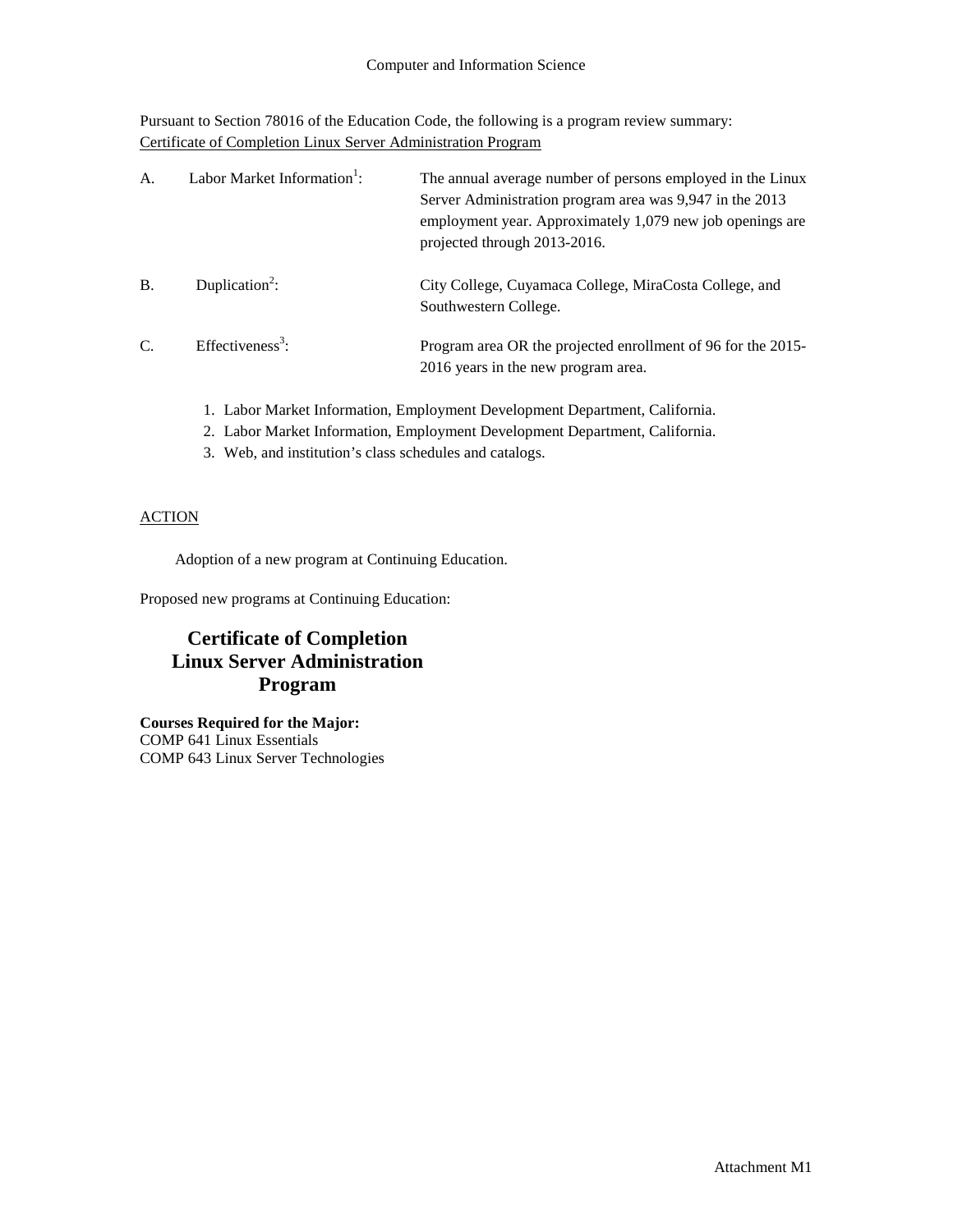Pursuant to Section 78016 of the Education Code, the following is a program review summary: Certificate of Completion Security Essentials Program

| D.           | Labor Market Information <sup>4</sup> : | The annual average number of persons employed in the<br>Security Essentials program area was 10,569 in the 2013<br>employment year. Approximately 732 new job openings are<br>projected through 2013-2016. |
|--------------|-----------------------------------------|------------------------------------------------------------------------------------------------------------------------------------------------------------------------------------------------------------|
| Ε.           | Duplication <sup>5</sup> :              | Cuyamaca College, MiraCosta College, and Southwestern<br>College.                                                                                                                                          |
| $\mathbf{F}$ | $Effectiveness6$ :                      | Program area OR the projected enrollment of 96 for the 2015-<br>2016 years in the new program area.                                                                                                        |

- 4. Labor Market Information, Employment Development Department, California.
- 5. Labor Market Information, Employment Development Department, California.
- 6. Web, and institution's class schedules and catalogs.

## **Certificate of Completion Security Essentials Program**

### **Courses Required for the Major:**

COMP 608 Basic Network Configuration COMP 609 Network Security Basics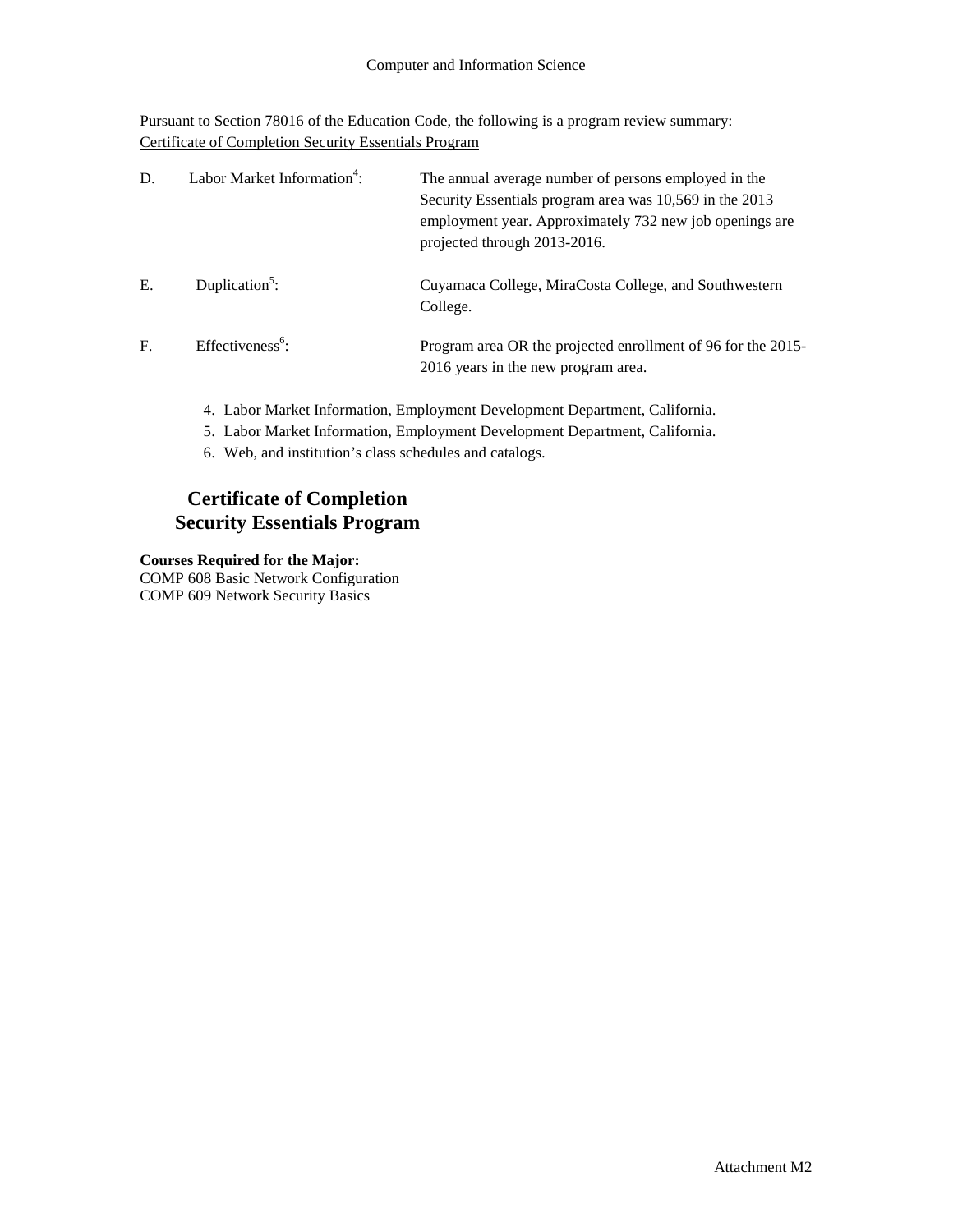Pursuant to Section 78016 of the Education Code, the following is a program review summary: Certificate of Completion Culinary Arts Advanced and Culinary Arts and Sciences Programs

| A.        | Labor Market Information <sup>1</sup> : | The annual average number of persons employed in the<br>Culinary Arts Advanced and Culinary Arts and Sciences<br>program areas was 116,900 in the 2012 employment year.<br>Approximately 5,680 new job openings are projected through<br>2012-2022. |
|-----------|-----------------------------------------|-----------------------------------------------------------------------------------------------------------------------------------------------------------------------------------------------------------------------------------------------------|
| <b>B.</b> | Duplication <sup>2</sup> :              | Art Institute of San Diego, Grossmont College, Mesa College,<br>and Southwestern College.                                                                                                                                                           |
| C.        | Effectiveness <sup>3</sup> :            | Program area OR the projected enrollment of 60 for the 2015-<br>2016 years in the new program area.                                                                                                                                                 |

- 1. Labor Market Information, Employment Development Department, California.
- 2. Labor Market Information, Employment Development Department, California.
- 3. Web, and institution's class schedules and catalogs.

### ACTION

Adoption of a new program at Continuing Education.

Proposed new programs at Continuing Education:

# **Certificate of Completion Culinary Arts Advanced Program**

### **Courses Required for the Major:**

FDNT 683 Culinary Arts Advanced I FDTN 684 Culinary Arts Advanced II

# **Certificate of Completion Culinary Arts and Sciences Program**

**Courses Required for the Major:** FDNT 681 Culinary Arts and Sciences I FDNT 682 Culinary Arts and Science II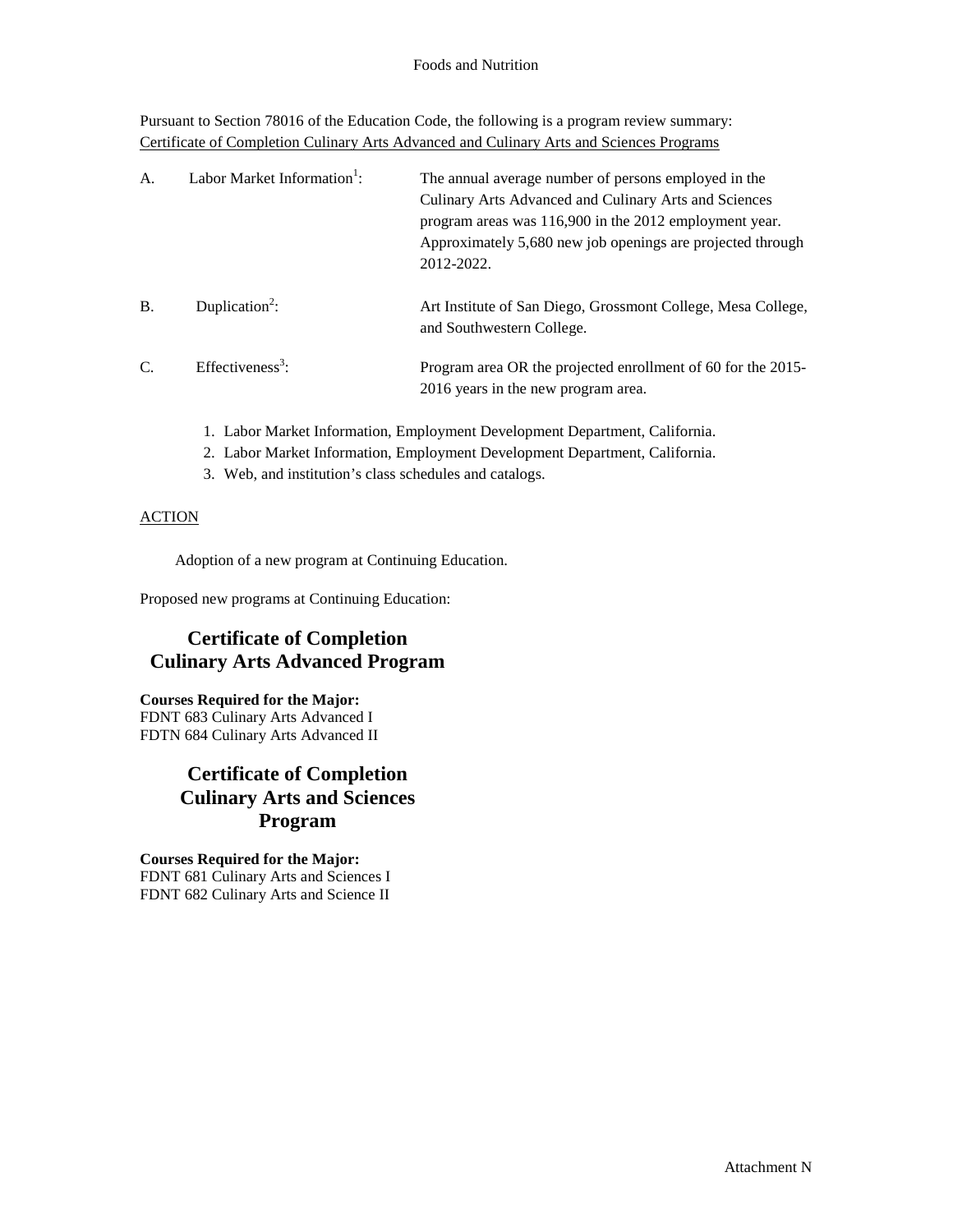Adoption of a new program at Mesa College.

Proposed new program at Mesa College:

## **Associate in Arts in Music for Transfer Degree**

| <b>Courses Required for the Major:</b>            | Units |
|---------------------------------------------------|-------|
| MUSI 150A Basic Musicianship3                     |       |
|                                                   |       |
|                                                   |       |
|                                                   |       |
| MUSI 268B Beginning Ear Training Laboratory       |       |
|                                                   |       |
| <b>MUSI 269A Advanced Ear Training Laboratory</b> |       |
|                                                   |       |
| <b>MUSI 269B Advanced Ear Training Laboratory</b> |       |
|                                                   |       |

### **CATEGORY A: Applied Music select four**  $(2 \text{ units})$ :

| MUSI 274D Applied Music IV 1 |
|------------------------------|

## **CATEGORY B: Large Ensemble select four**

| $(4 \text{ units})$ : | <b>Units</b> |
|-----------------------|--------------|
|                       |              |
|                       |              |
|                       |              |
|                       |              |